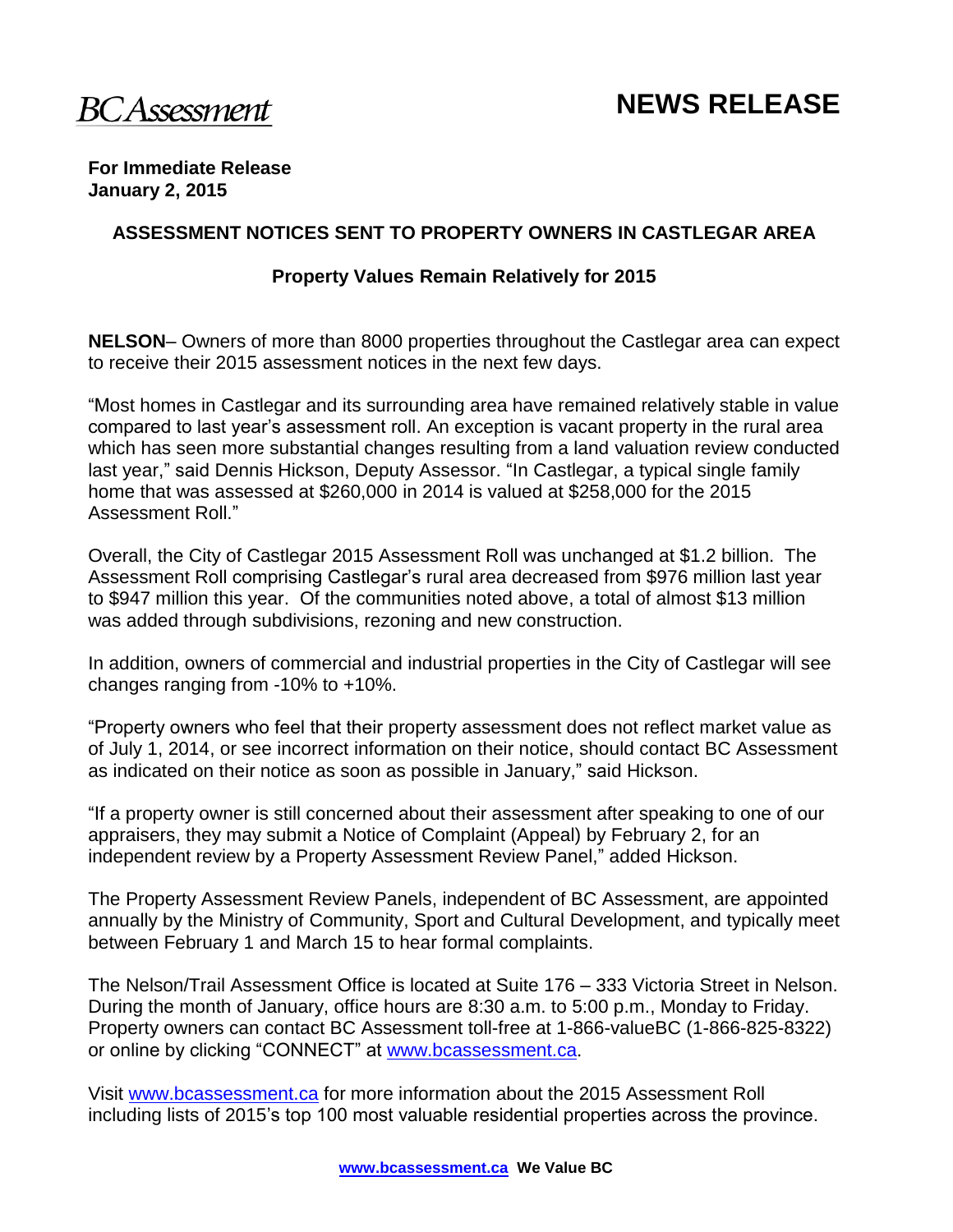Of note, BC Assessment has launched a newly-enhanced version of its free *e*-value*BC*  service that allows the general public to search, check and compare properties online from across the province. Improved navigation, an interactive map and inclusion of property street-front imagery are among the new features. Also new for 2015, BC Assessment has updated its Customer Service Standards which include commitments to be open & transparent, fair & accurate, timely & accessible, knowledgeable & respectful, and innovative & collaborative.

"Our service commitments and standards clearly indicate the level of service that you can expect from BC Assessment and ensure we focus on customer needs as we continue to deliver excellent service," said Hickson.

Follow BC Assessment on **Twitter, [YouTube,](http://www.youtube.com/user/BCAssessmentVideos) Facebook**, and [LinkedIn.](http://www.linkedin.com/company/bc-assessment)

-30-

### **Media Contact:**

Dennis Hickson, Deputy Assessor BC Assessment, Nelson/Trail Assessment Office Toll Free: 1-866-valueBC (1-866-825-8322) Ext. **21240** Cell Phone: (250) 505-3218 Email: [Dennis.Hickson@bcassessment.ca](mailto:Dennis.Hickson@bcassessment.ca)



# **MEDIA BACKGROUNDER**

**For Immediate Release January 2, 2015** 

## **Facts on B.C. Property Assessments and the 2015 Assessment Roll**

- Total number of properties on the 2015 roll is 1,974,120, an approximate 0.98% increase from 2014.
- Total value of real estate on the 2015 roll is \$1,206,152,088,777 (\$1.2 trillion), a 5.84% increase from 2014.
- Total amount of 'non-market change', including new construction and development: approximately \$18.69 billion, an increase of 6.54% from the 2014 roll of \$17.54 billion.